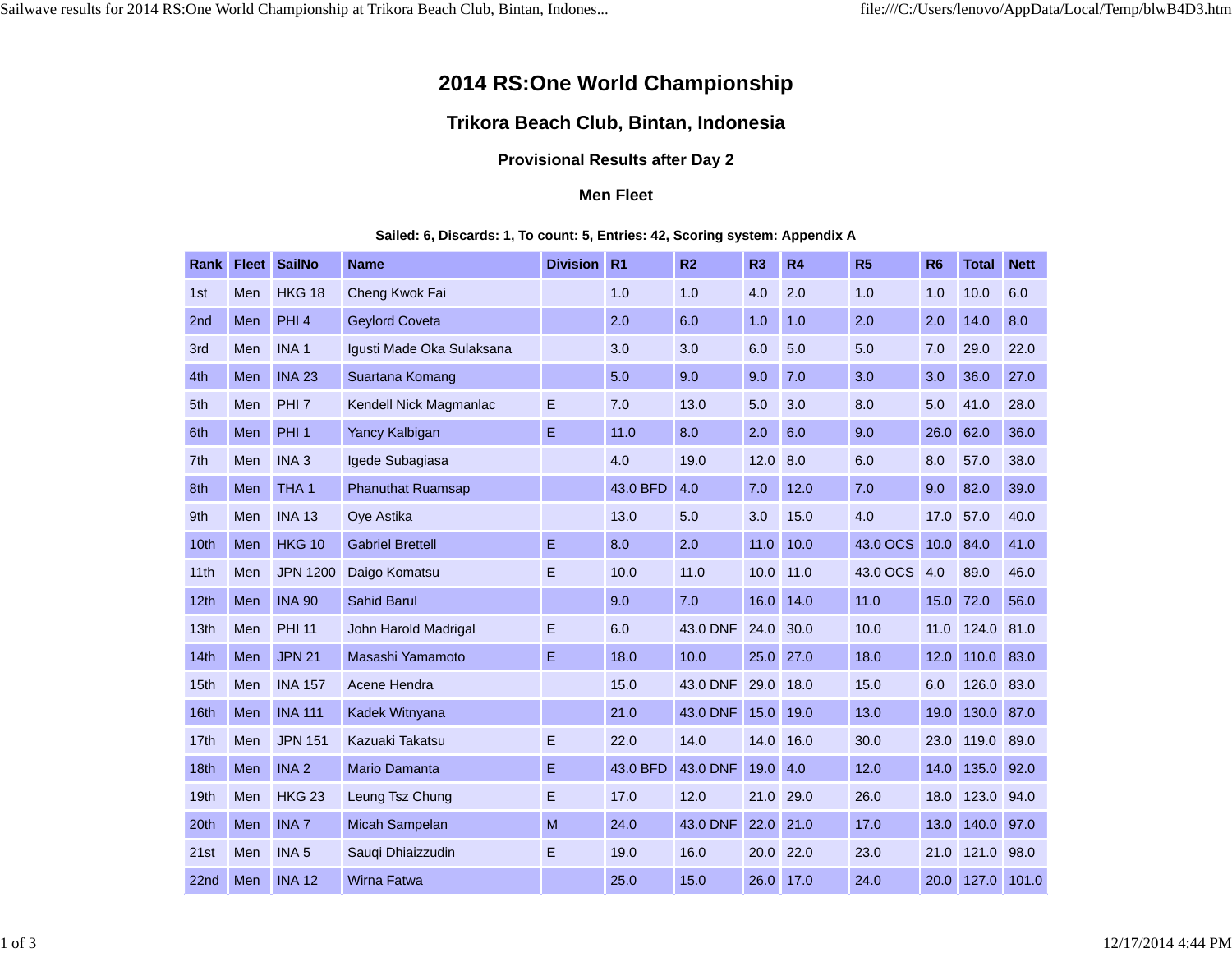| 23rd | Men | <b>INA 21</b>    | Ualiman Junedi                |   | 26.0     | 43.0 DNF | 18.0 | 23.0     | 14.0     | 22.0 | 146.0 | 103.0 |
|------|-----|------------------|-------------------------------|---|----------|----------|------|----------|----------|------|-------|-------|
| 24th | Men | <b>INA 27</b>    | Shsa Krisna                   | E | 14.0     | 43.0 DNF | 36.0 | 28.0     | 19.0     | 16.0 | 156.0 | 113.0 |
| 25th | Men | <b>INA 17</b>    | Robby Nugraha                 |   | 20.0     | 43.0 DNF | 23.0 | 13.0     | 29.0     | 30.0 | 158.0 | 115.0 |
| 26th | Men | <b>JPN 170</b>   | Yuta Iwasaki                  |   | 12.0     | 43.0 BFD | 28.0 | 24.0     | 21.0     | 31.0 | 159.0 | 116.0 |
| 27th | Men | <b>INA 15</b>    | <b>Svarif Suvuti</b>          | E | 43.0 DNF | 43.0 DNF | 8.0  | 20.0     | 16.0     | 33.0 | 163.0 | 120.0 |
| 28th | Men | <b>PHI 14</b>    | Renz Angelo Amboy             | E | 37.0     | 43.0 DNF | 13.0 | 9.0      | 43.0 OCS | 24.0 | 169.0 | 126.0 |
| 29th | Men | <b>INA 11</b>    | Wayan Wiranata                |   | 16.0     | 18.0     | 32.0 | 34.0     | 31.0     | 34.0 | 165.0 | 131.0 |
| 30th | Men | <b>JPN 1101</b>  | <b>Shunsuke Narita</b>        | M | 29.0     | 43.0 DNF | 31.0 | 25.0     | 20.0     | 32.0 | 180.0 | 137.0 |
| 31st | Men | <b>JPN 121</b>   | Ryohei Ishii                  | E | 23.0     | 43.0 BFD | 17.0 | 33.0     | 43.0 OCS | 25.0 | 184.0 | 141.0 |
| 32nd | Men | <b>JPN 20</b>    | Hiroaki Makihara              | Е | 30.0     | 43.0 BFD | 35.0 | 26.0     | 25.0     | 29.0 | 188.0 | 145.0 |
| 33rd | Men | <b>JPN 1234</b>  | Kazuki Takahashi              | E | 32.0     | 43.0 BFD | 27.0 | 32.0     | 27.0     | 28.0 | 189.0 | 146.0 |
| 34th | Men | <b>JPN 129</b>   | <b>Tsunehisa Onishi</b>       | Е | 33.0     | 17.0     | 37.0 | 35.0     | 33.0     | 37.0 | 192.0 | 155.0 |
| 35th | Men | SIN <sub>1</sub> | Joshua Choo                   |   | 34.0     | 43.0 DNF | 30.0 | 37.0     | 22.0     | 36.0 | 202.0 | 159.0 |
| 36th | Men | <b>JPN 391</b>   | Higashi Kensuke               | Е | 43.0 BFD | 43.0 DNF | 38.0 | 31.0     | 28.0     | 27.0 | 210.0 | 167.0 |
| 37th | Men | JPN <sub>5</sub> | Tomoyuki Takashima            | M | 27.0     | 43.0 DNF | 33.0 | 36.0     | 34.0     | 40.0 | 213.0 | 170.0 |
| 38th | Men | <b>INA 25</b>    | Mahardika Sabara              | E | 28.0     | 43.0 DNF | 34.0 | 43.0 BFD | 35.0     | 35.0 | 218.0 | 175.0 |
| 39th | Men | <b>INA 10</b>    | Igusti Bagus Gopala Sulaksana | Ε | 31.0     | 43.0 BFD | 39.0 | 43.0 BFD | 32.0     | 39.0 | 227.0 | 184.0 |
| 40th | Men | <b>JPN 108</b>   | Kazuyoshi Nagashima           | M | 35.0     | 43.0 BFD | 40.0 | 38.0     | 36.0     | 38.0 | 230.0 | 187.0 |
| 41st | Men | <b>JPN 38</b>    | <b>Toru Utsunomiya</b>        |   | 36.0     | 43.0 DNF | 41.0 | 39.0     | 37.0     | 42.0 | 238.0 | 195.0 |
| 42nd | Men | <b>FRA 8111</b>  | Jean-Baptiste Messiaen        |   | 38.0     | 43.0 DNF | 42.0 | 40.0     | 38.0     | 41.0 | 242.0 | 199.0 |

#### **Women Fleet**

|                 | <b>Rank Fleet</b> | <b>SailNo</b> | <b>Name</b>      | Division R1 |          | R <sub>3</sub> | <b>R4</b>        | R <sub>5</sub>    | R <sub>6</sub> | <b>Total Nett</b> |      |
|-----------------|-------------------|---------------|------------------|-------------|----------|----------------|------------------|-------------------|----------------|-------------------|------|
| 1st             | Women HKG 3       |               | Ma Kwan Ching    | Ε           | 1.0      | 1.0            | 1.0              | 1.0               | 1.0            | 5.0               | 4.0  |
| 2 <sub>nd</sub> |                   | Women JPN 431 | Hisui Takahashi  | Ε           | 2.0      | 5.0            | 3.0              | 4.0               | 2.0            | 16.0              | 11.0 |
| 3rd             | Women INA 8       |               | Rio Hoiriah      |             | 5.0      | 2.0            | $5.0\quad 2.0$   |                   | 3.0            | 17.0              | 12.0 |
| 4th             |                   | Women JPN 439 | Ayumi Tsutsui    | Ε           | 3.0      | 4.0            | 4.0 <sub>1</sub> | $\vert 3.0 \vert$ | 6.0            | 20.0              | 14.0 |
| 5th             | Women INA 4       |               | Syadine Arethusa | E.          | 12.0 BFD | 3.0            | 2.0              | 5.0               | 5.0            | 27.0              | 15.0 |

| Sailed: 5, Discards: 1, To count: 4, Entries: 11, Scoring system: Appendix A |  |  |  |
|------------------------------------------------------------------------------|--|--|--|
|                                                                              |  |  |  |
|                                                                              |  |  |  |